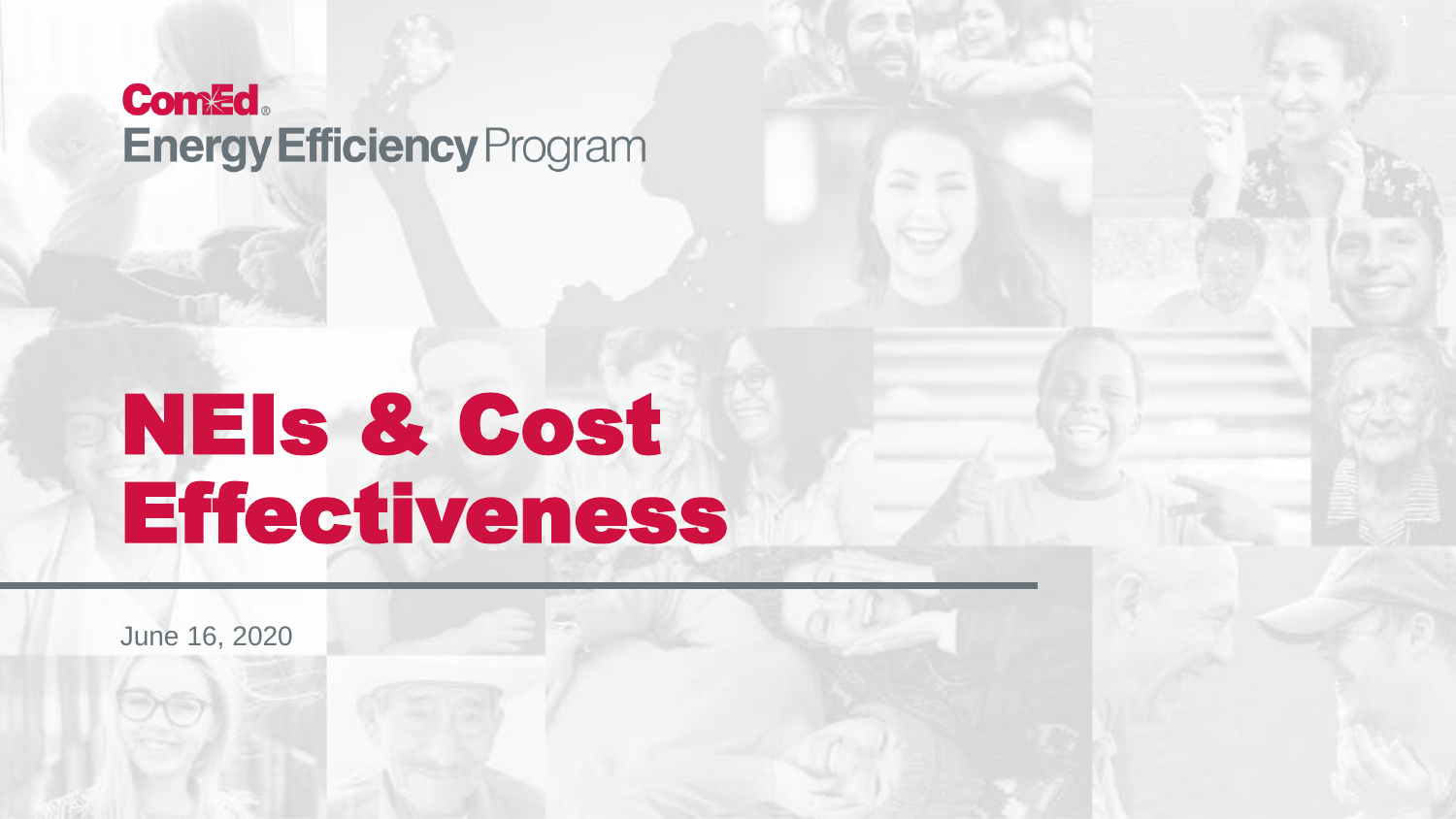

**ComEd updates its avoided costs for EE each June**

**June, 2020, Avoided Cost Update will be used for Plan 6**

**ComEd moving to annual average avoided cost values for TRC analysis for Plan 6**

**NEI's**

- **Today: Water, Other Fuel, O&M & CO2**
- **Plan 6: Water, Other Fuel, O&M & CO2 and TBD Results of Evaluator Research that All Agree Upon**

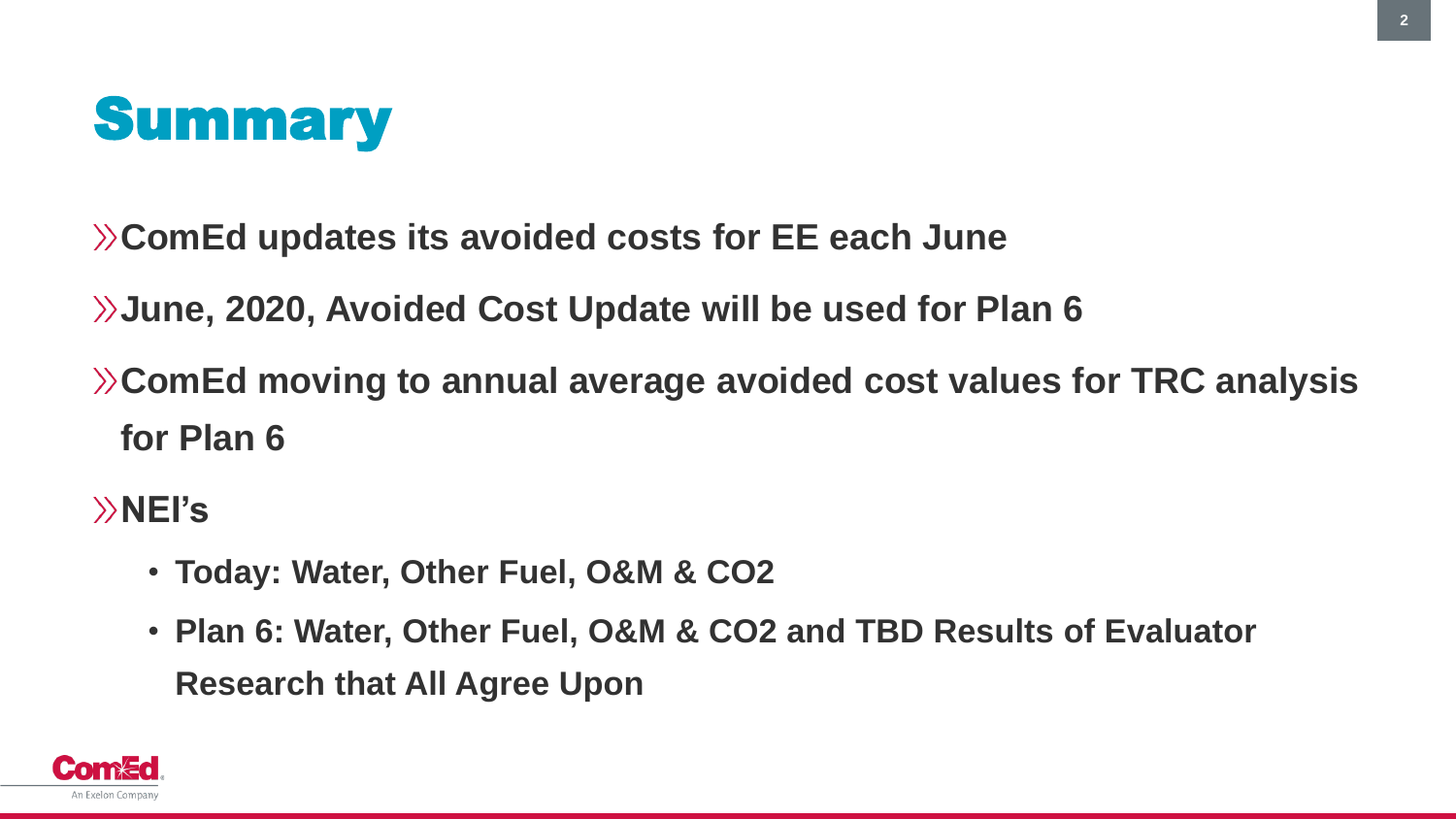## Avoided Cost Inputs and Sources

- **Avoided Electric Supply/Generation** (\$ per kWh) ATC price calculated with data from CME Group website, Northern Illinois PJM Hub prices; trending downward
- **Avoided Ancillary Charges** (\$ per kWh) Sum of select Schedule 10 and Schedule 9 fees, available on the PJM website; minimal variation across years
- **Avoided Capacity** (\$ per kW) Calculated with data from PJM's Base Residual Auction report; minimal variation across years
- **Avoided Transmission and Distribution** (\$ per kW) Calculated with internal confidential data by ComEd Capacity Group; significant variation across years

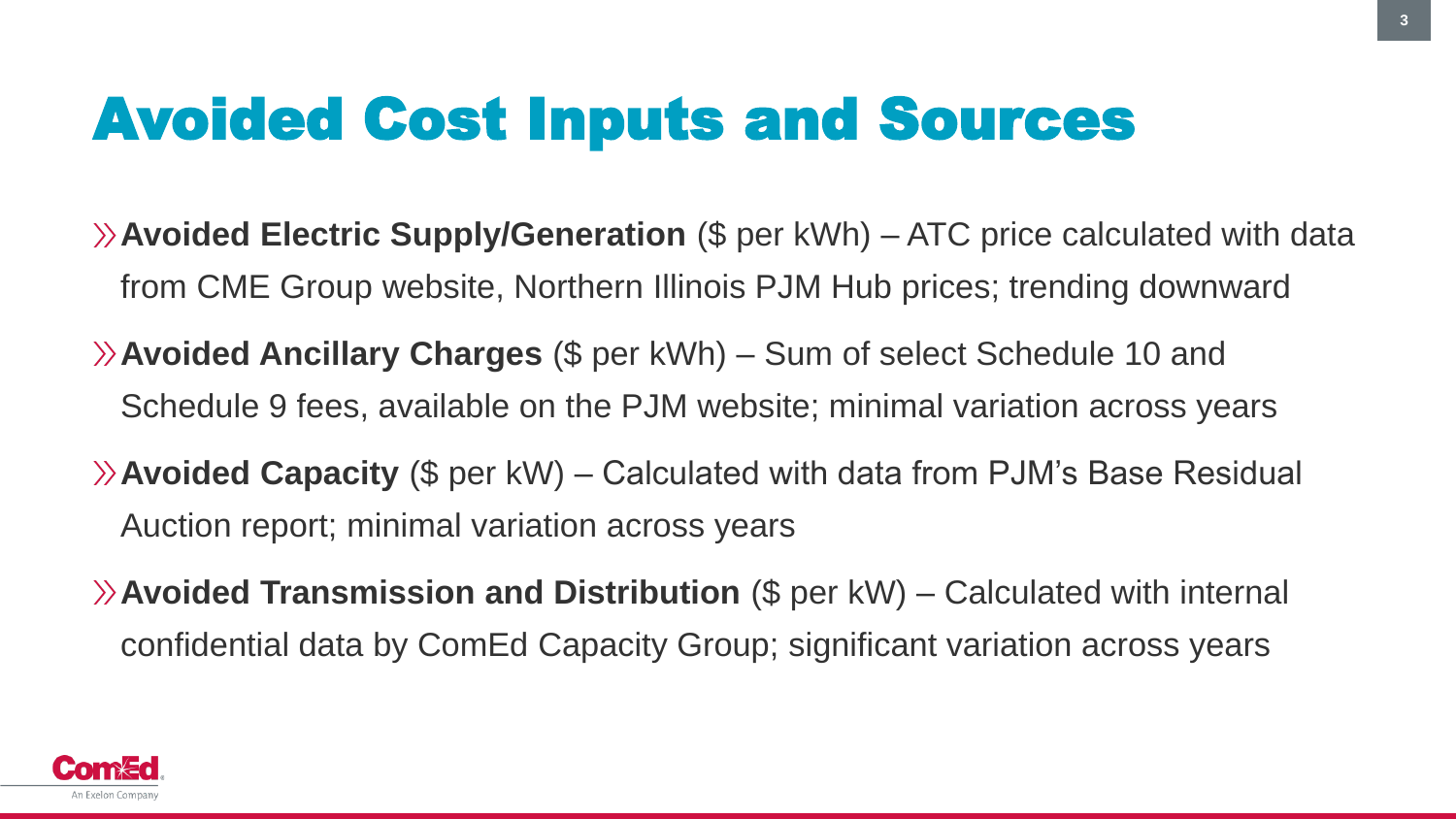# Avoided Cost Inputs and Sources

**Line Losses** (%) – Calculated with inputs from filed ComEd distribution and transmission loss studies; minimal variation across years

**Escalators** – Calculated with data from U.S. Energy Information Administration *Annual Energy Outlook* reference case and inflation rate above; minimal variation across years

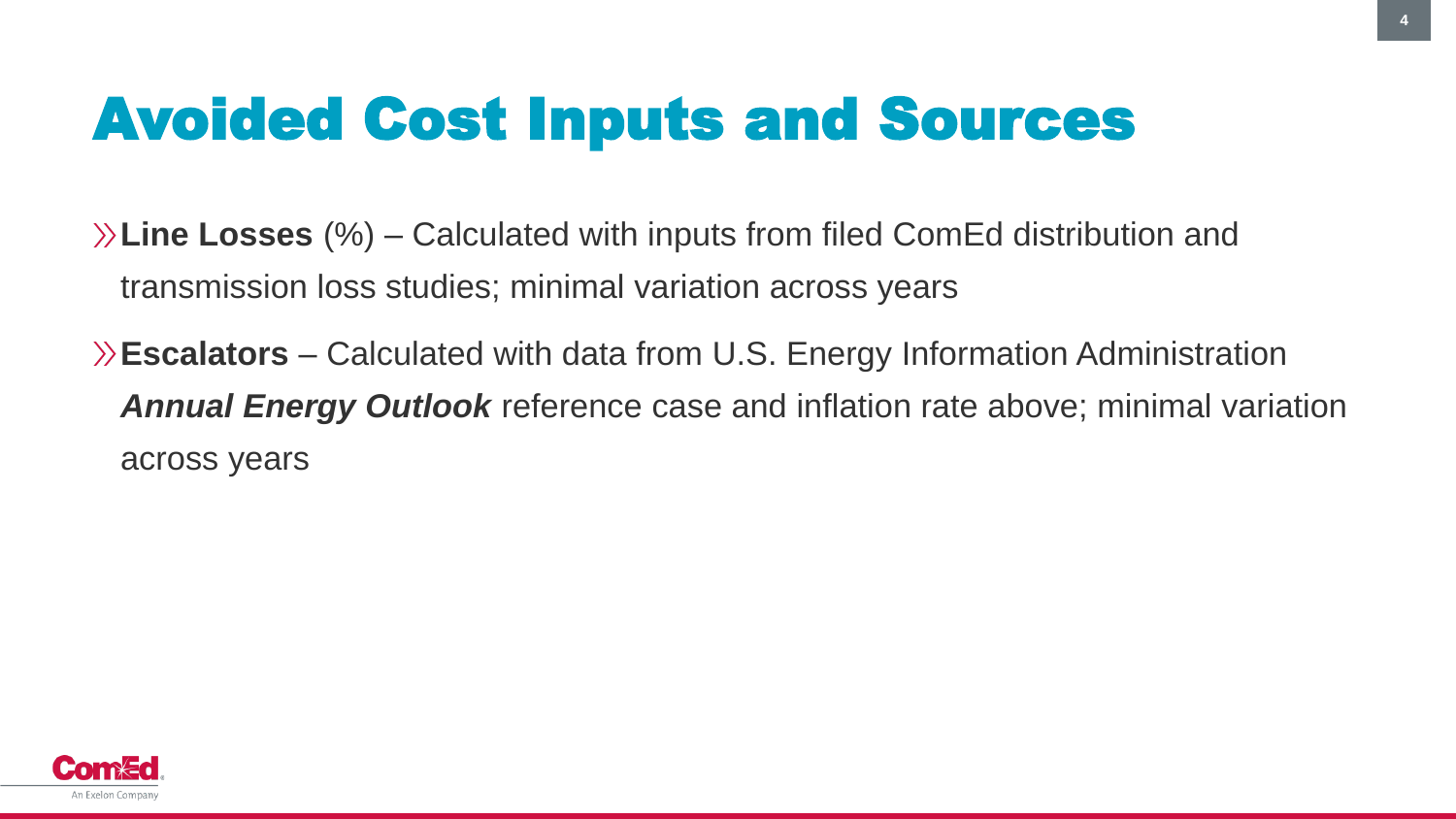# Avoided Cost Inputs and Sources

**Inflation Rate** (%) – Calculated with 20-year Treasury Note data from U.S. Department of Treasury's Resource Center website; minimal variation across years **Discount Rate** (%) – Provided in Illinois Technical Reference Manual; minimal variation across years

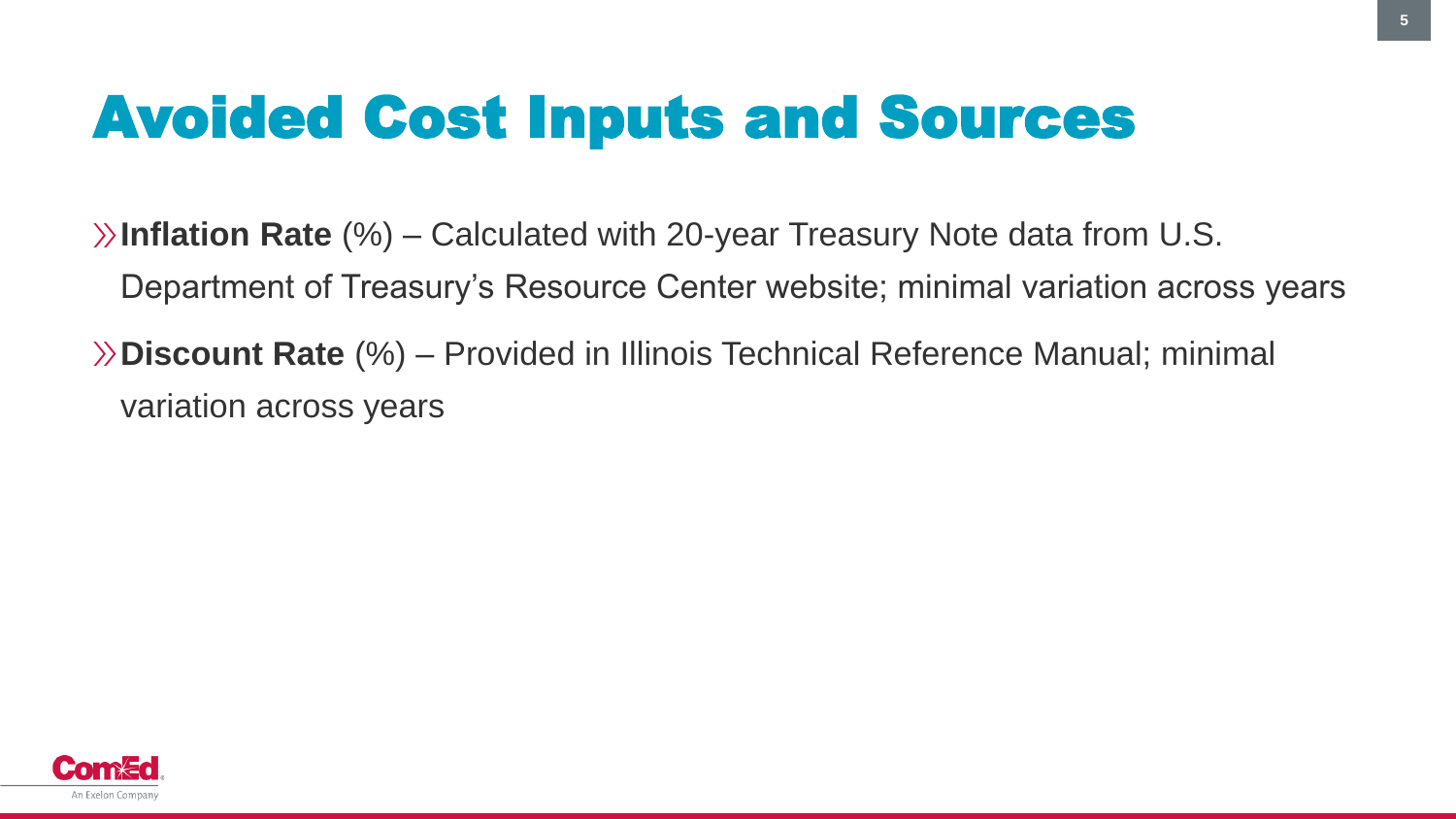#### Discount Rate Update

| <b>TRM Versions</b>         | <b>Nominal</b><br><b>Discount Rate</b> | <b>Real Discount Rate</b>           | <b>Inflation Rate</b><br>1.98% |  |
|-----------------------------|----------------------------------------|-------------------------------------|--------------------------------|--|
| V9.0 to V11.0               | 2.40%                                  | 0.42% (10yr Treasury<br>bond rates) |                                |  |
| <b>V6.0 to V8.0</b>         | 2.38%                                  | 0.46% (10yr Treasury<br>bond rates) | 1.91%                          |  |
| <b>V5.0</b>                 | Not specified                          | 5.34% (WACC)                        | 1.91%                          |  |
| Up to and including<br>N4.0 | Not specified                          | 5.23% (WACC)                        | Not specified                  |  |

https://www.treasury.gov/resource-center/data-chart-center/interest-rates/Pages/TextView.aspx?data=realyieldAll

Daily Treasury Yield Curve Rate, Daily Treasury Real Yield Curve Rate; 10 year average (1/1/2010 - 12/31/2019) for 10 year bond

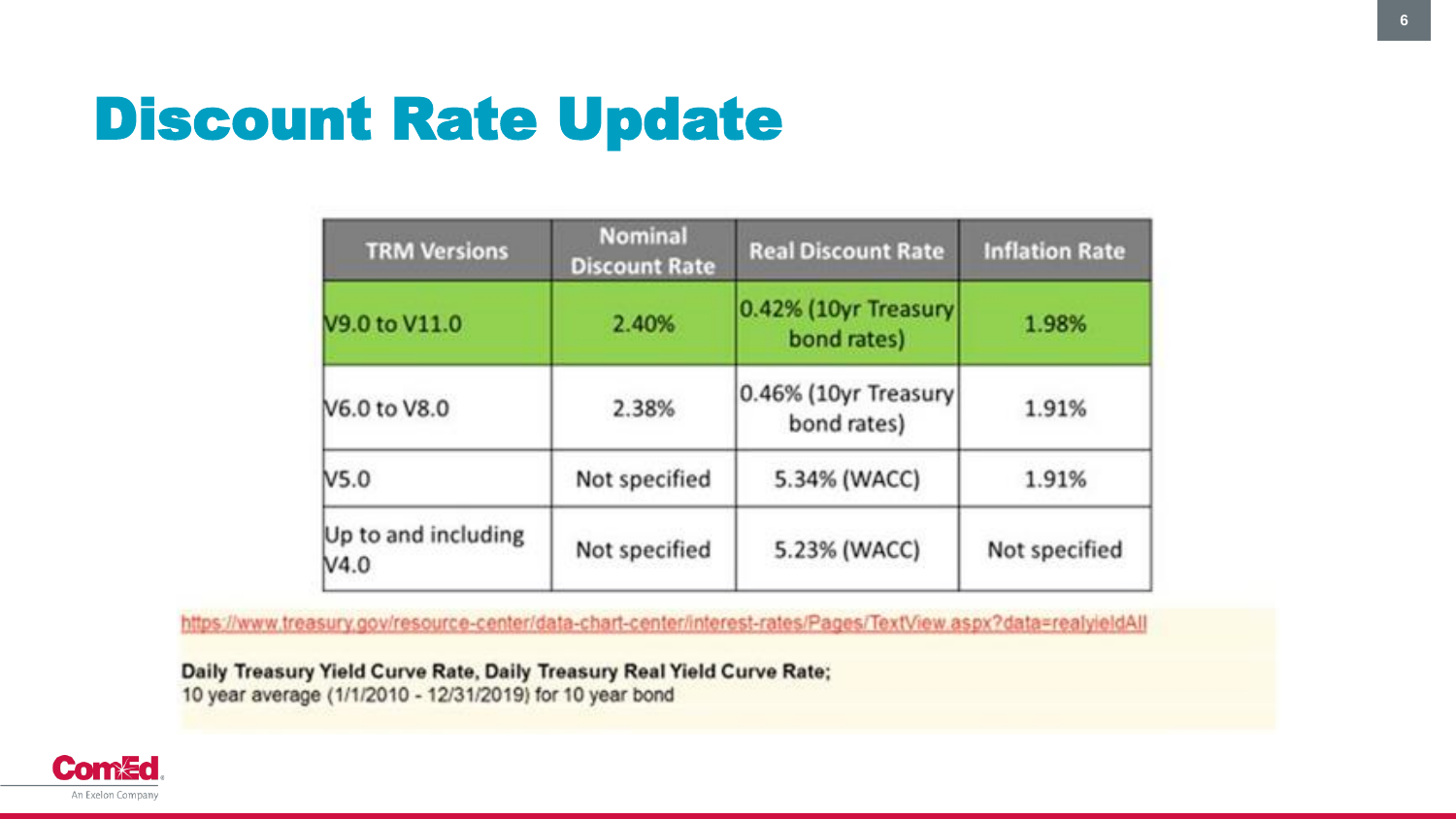# Avoided Cost Changes for Plan 6

**Transitioning from DSMore to Analytica for calculating TRC values**

**Previous ComEd EE plans used hourly avoided costs, but we plan to use annual average avoided costs for Plan 6. This change offers:**

- **Consistency with Guidehouse's existing methodology for ComEd's TRC test**
- **Consistency with other Illinois utilities' existing methodology**
- **Streamlined process with minimal difference on average between resulting benefits**
- **Greater flexibility and transparency, needed post-FEJA**

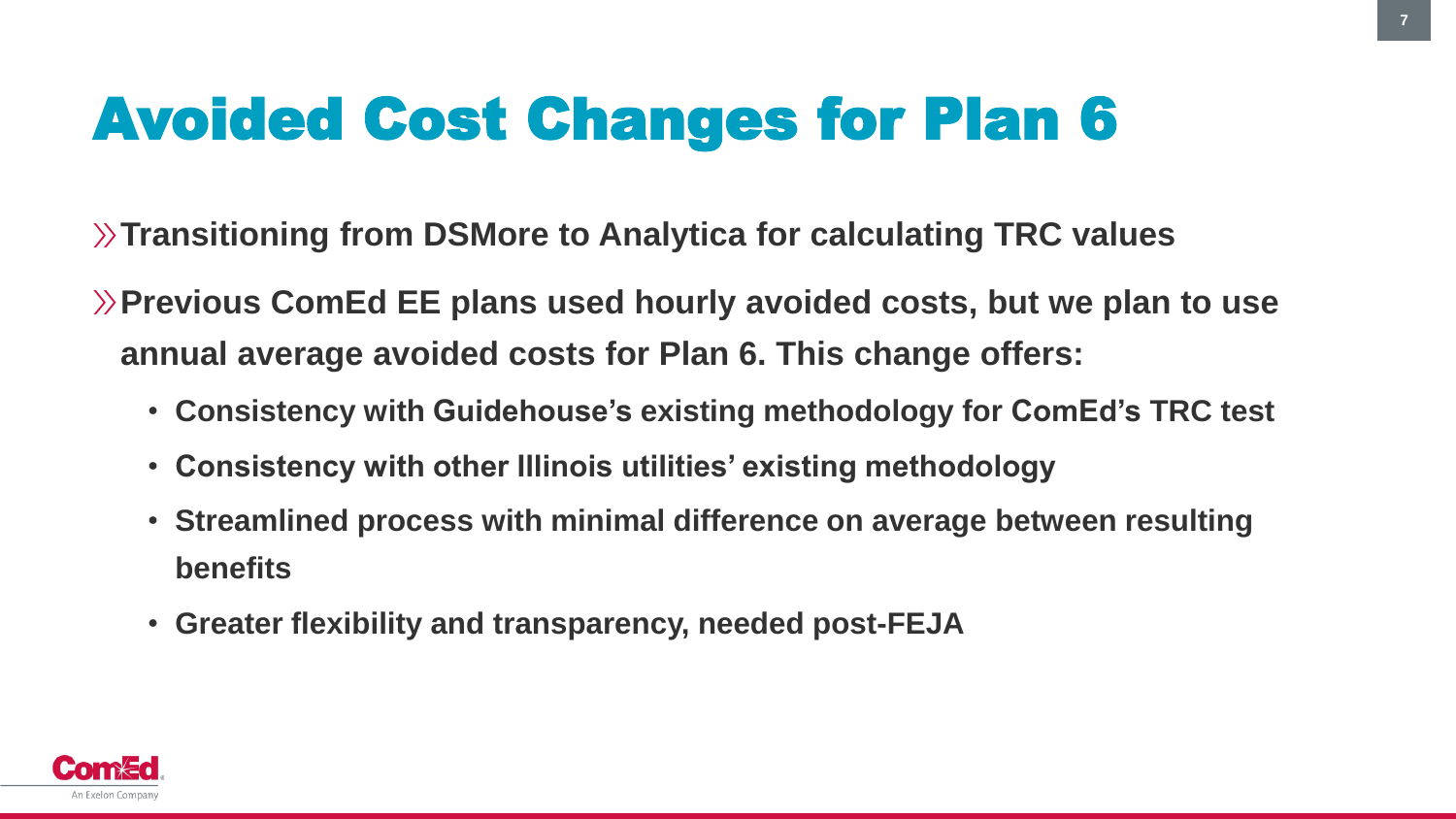## Annual Average vs. Hourly Avoided Costs

| <b>End Use</b>                      | <b>Lifetime</b> | <b>NPV of Avoided</b><br><b>Costs per MWh</b><br>(Annual Avg) | <b>NPV of Avoided</b><br><b>Costs per MWh</b><br>(Hourly) | <b>Benefit</b><br><b>Difference</b> |
|-------------------------------------|-----------------|---------------------------------------------------------------|-----------------------------------------------------------|-------------------------------------|
| <b>Central Air Conditioning CAC</b> | 18              | \$274                                                         | \$301                                                     | 9.8%                                |
| <b>Clothes Dryer</b>                | 16              | \$249                                                         | \$244                                                     | $-1.9%$                             |
| <b>Clothes Washer</b>               | 14              | \$223                                                         | \$219                                                     | $-1.6%$                             |
| <b>Dishwasher</b>                   | 11              | \$181                                                         | \$180                                                     | $-0.8%$                             |
| <b>Heating</b>                      | <b>16</b>       | \$249                                                         | \$238                                                     | $-4.4%$                             |
| <b>Lighting</b>                     | $\overline{2}$  | \$36                                                          | \$37                                                      | 0.1%                                |
| Refrigerator                        | 17              | \$262                                                         | \$265                                                     | 1.3%                                |
| <b>Water Heating</b>                | 15              | \$236                                                         | \$234                                                     | $-0.8%$                             |

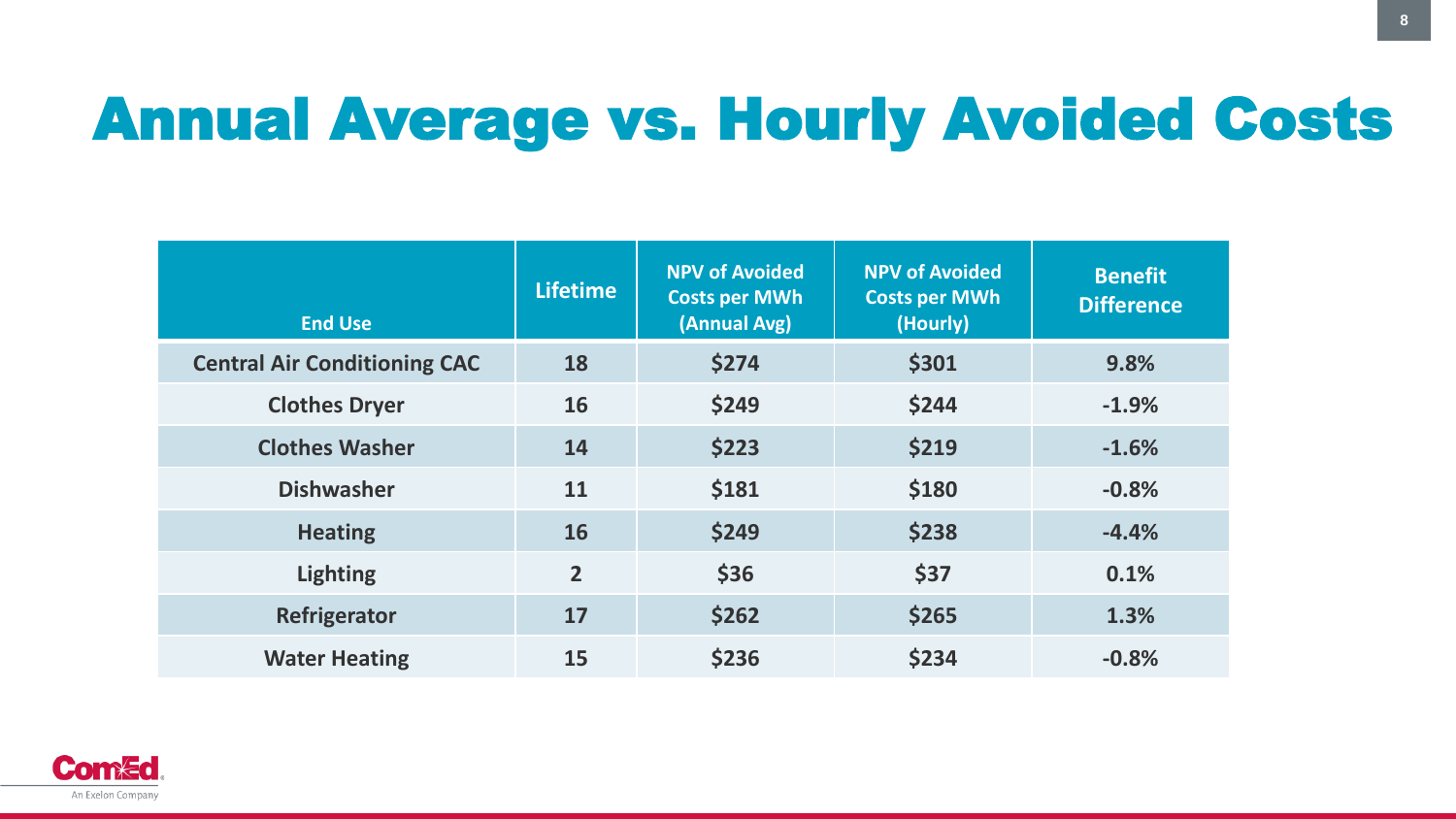# Non-Energy Impacts

**Benefits must exceed costs on a lifetime basis for the EE portfolio (TRC>1.0).**

- **Total Benefits include avoided energy cost and** *quantifiable* **Non-Energy Impacts (NEI's)**
- **NEI's can improve TRC cost-effectiveness, but**
- **A measure must compete for program resources on the basis of the cost of energy saved (\$/kWh).**
	- **The measure must improve the ability of the portfolio to meet its goals**
	- **NEI's are not enough**

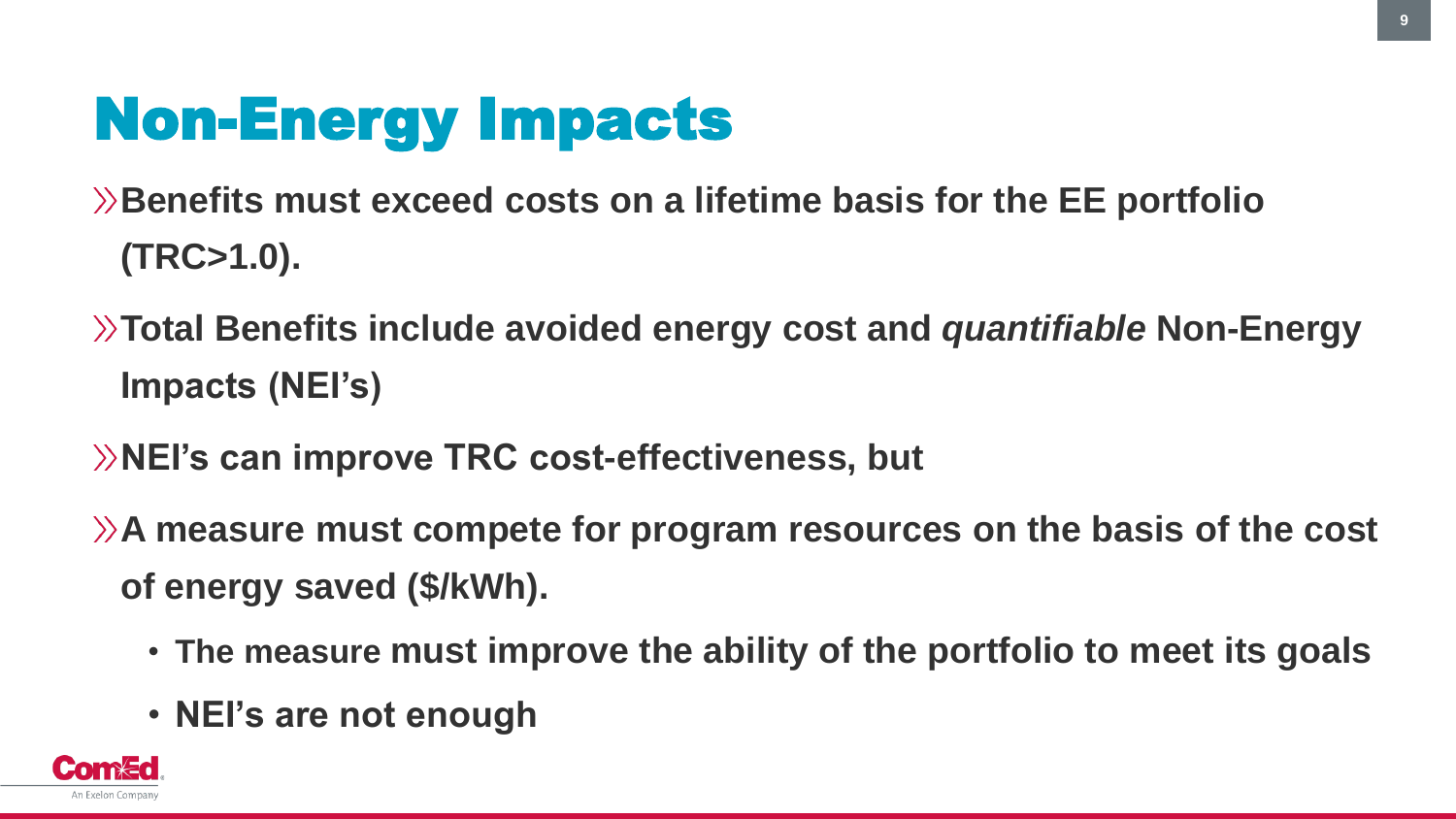#### Non-Measure Inputs and Sources

- **Avoided Gas Production** (\$ per therm) Provided by gas utilities
- **Avoided Water & Sewage** (\$ per 1,000 Gallons) Calculated with data from City of Chicago Water Utility website; trending upward over last several years
- **Carbon Adder** (\$ per kWh) Calculated as difference between EIA Annual Energy Outlook 2018 reference case with and without Clean Power Plan compliance; minimal variation across years
- **Current Evaluator NEI Research**